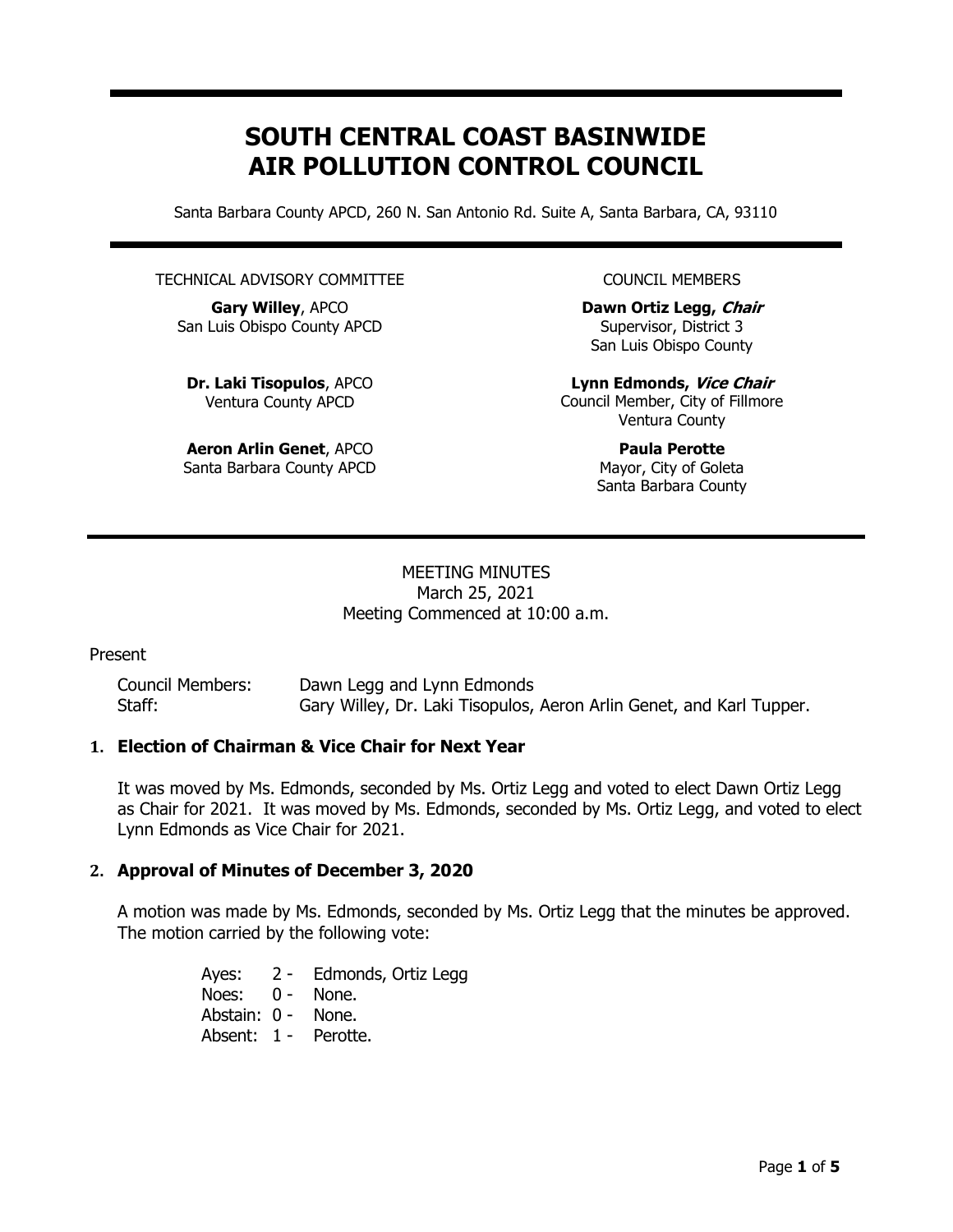#### 3. Public Comment Period

 Colby Morrow, representing Southern California Gas Company (So Cal Gas), was present and stated that So Cal Gas made a major announcement committing to have its whole value chain become net zero greenhouse gas by 2045, which is very much in alignment with the state goal. Ms. Morrow offered to send more information if the Board members or APCOs were interested. Chair Ortiz Legg mentioned that she would certainly like the ability to see what So Cal Gas has announced since it is very critical and great news. Vice Chair Edmonds agreed and stated that she would like to know how the product can be net zero. Ms. Morrow stated that they have not figured it out but she is currently working on a letter for the California Energy Commission with regard to hydrogen blending. Currently, it is a combination of solar, hydrogen, and natural gas. It will include videos and a website with more information and there is also going to be a demonstration home, a real house in Downey, where the energy resource center is located. Aeron Arlin Genet asked if the gas in homes will be net zero; she would like to know how this would affect gas stovetops. Ms. Morrow answered that there may be residential fuel cells, so gas coming into the home would feed the fuel cell, which then would produce the electricity that fuels the appliances. She knows that large power plants can use 100% hydrogen to produce electricity; she has not seen yet the percent of hydrogen that can go into the system. She does not believe it will reach 100% in the transmission and distribution system, therefore, time will tell since it comes down to cost. Dr. Tisopulos stated that it is an overall net zero policy and not every single line will be at zero, so there will be a lot of blending with hydrogen and renewable natural gas, and the introduction of new technology like fuel cells. Ms. Morrow stated that fuel cells are not small enough to install inside people's homes, but they do have a new demonstration on a product that is coming from Japan and they would like to get a demo in all of the air districts, not just South Coast.

## 4. AB 1647 Refinery Monitoring Implementation Update

## a) SLOCAPCD Fence Line Monitoring MOA (Tupper)

Karl Tupper presented on the Phillips 66 Fence-line monitoring network. Mr. Tupper provided a summary of the events that led to the passing of AB 1647 and the rules that were passed by Bay Area and SCAQMD. At the state level, a few bills were passed: AB 1646, which requires an emergency response and AB 1647, which requires statewide fence-line monitoring. Local implementation of AB 1647 happened in 2020 when they approved the fence-line monitoring plan and an MOU was signed for the Philips refinery. AB 1647 which is titled "Petroleum Refineries: Air Monitoring Systems" was signed in 2017. It added new sections to the health and safety code, and requires "refinery-related community air monitoring systems," in communities near petroleum refineries, run by local air districts, but paid for and funded by the refinery. They are meant to assess exposure to pollutants and estimate health risks. It also requires "fence-line monitoring systems" at/or adjacent to a petroleum refiner. They are to be run and paid for by the refinery but approved by the local air district. It is intended for "detecting or estimating the quantity of fugitive emissions, gas leaks, and other air emissions from the refinery." SLOCAPCD has only one facility in their district (Philips 66) which would be subject to AB 1647. In lieu of passing the rule, they decided to negotiate a Memorandum of Understanding (MOU). Mr. Tupper discussed the existing stations, the chemicals that they currently monitor, and the modifications that the District made to the systems to make them compliant with AB 1647. They decided to consider combining the "fence-line" and "refinery-related community" air monitoring networks into one system and they instructed Philips to follow SCAQMD's "Rule 1180 Refinery Fence-line Air Monitoring Plan Guidelines." Because of limited space for the equipment at CDF, a new site was selected for the proposed air monitoring station on the refinery property. The implementation of the new MOU incorporates the network plan by reference, a mechanism for reviewing and changing the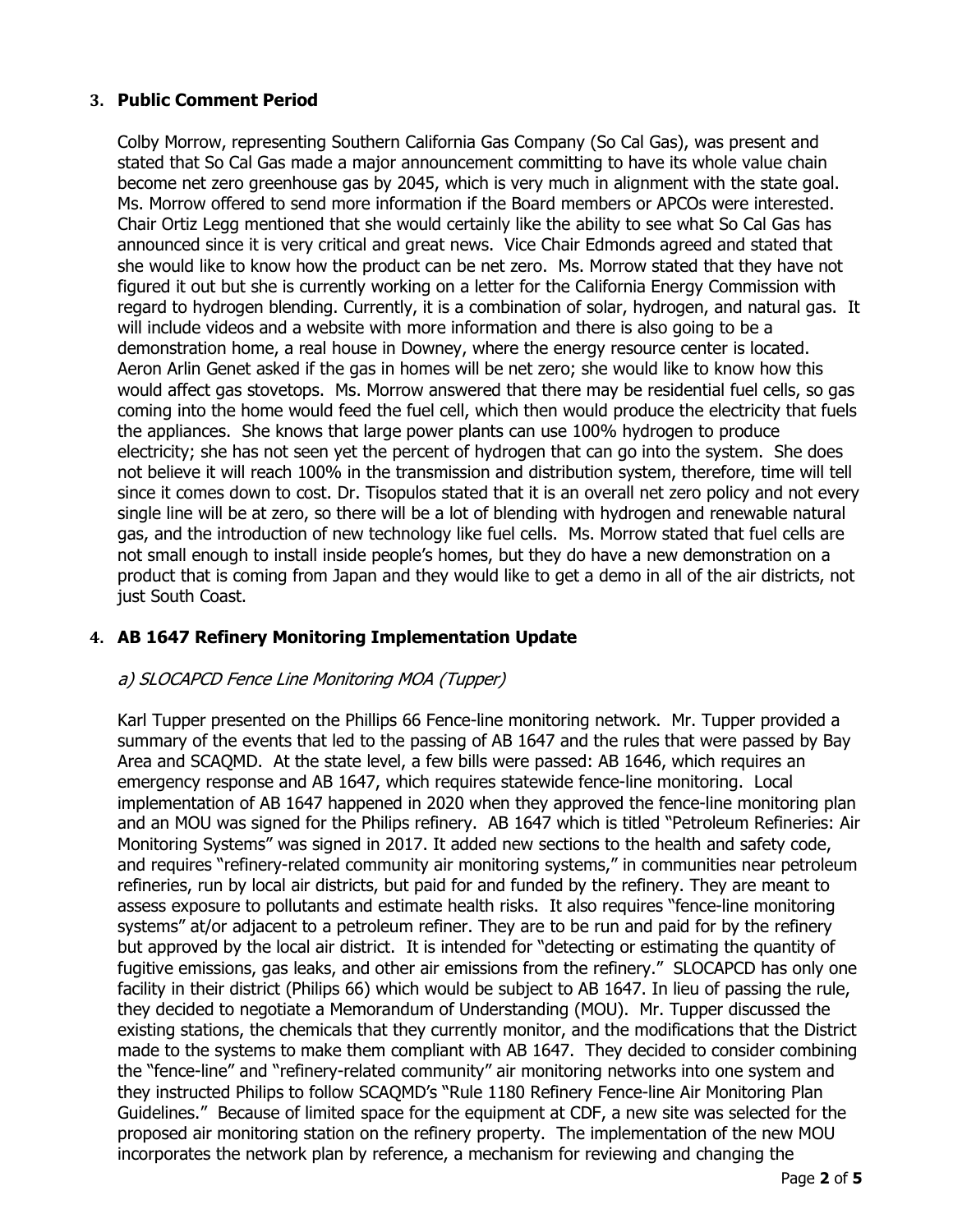network, housekeeping, and the website. As for enforcement, it is all enforceable through their existing Title V permit. The network will be up and running soon; new instruments have been installed and the website prototype is up. Within the next couple of months, we should start seeing the data up and running and available on the website.

## b) SBCAPCD Rule 364 (Arlin Genet)

Aeron Arlin Genet provided the update on Santa Barbara's efforts for the one facility that SBCAPCD has within their jurisdiction. When AB 1647 was passed, SBCAPCD was not 100% certain that an asphalt plant qualified as a refinery under the legislative action. It was not until Kern Oil was trying to lobby the legislature for an exemption from AB 1647 that the spotlight was placed on the facility in Santa Barbara County. Based on the SIC code, the asphalt plant was subject to AB 1647, and Rule 364 was unanimously approved by the APCD Board on May 21, 2020. The asphalt refinery is approximately 2.5 miles to the closest residential area in Santa Maria city limits. The California Asphalt Plant (CAP) submitted the fence-line monitoring report and the second version is under review by District staff. Once approved, the refinery has one year to install and operate the fence-line system. At the earliest, the fence-line system would be in place by April of 2022. An open path system is being proposed to assess certain chemicals. Chair Ortiz Legg asked what an open-path system is. Ms. Arlin Genet responded that it is a twopoint system that has an analyzer and a reflector (beam) that crosses over an open space and has the ability to measure pollutants over that entire line. The system also has the ability to provide real-time information through the website for the general public or for the agency to see how the facility is performing. The District worked with CARB to get the Santa Maria monitoring station relocated to a place that has a dual-purpose. Lakeview Junior High was selected as the location and an agreement was drafted with the school, presented to the Board, and approved. Vice Chair Edmonds asked that if the facility (that SBCAPCD is working with) will comply with the rules, or will more enforcement be needed? Ms. Arlin Genet answered that the current compliance issue with CAP is associated with the asphalt plant's late submittal of the monitoring plan by the due date defined in the rules. When the due date to modify the monitoring plan and address the District's questions/comments on that plan arrived, CAP missed the 30-day deadline and another NOV was issued. She stated that they seem to have full intent to comply with the plan, so they are making sure to remain in close contact with them in order to set them up for success. Dr. Tisopulos asked if SBCAPCD ever receives odor complaints regarding the asphalt facility. Ms. Arlin Genet stated that they did received a recent complaint from a ranch south of the asphalt plant when a large plume emitted from the facility was observed. Vice Chair Edmonds mentioned that the District's air monitoring station is also downwind from the airport and asked if they get many pollutants from the airport. Ms. Arlin Genet responded that they have not opened the monitoring station yet, but that the flight path most often used by planes is not one that directly impacts the station; however, all pollutants will be assessed.

## 5. California Electric Vehicle Infrastructure Project Update

#### (Tisopulos)

Dr. Tisopulos gave an overview of the California Electric Vehicle Infrastructure Project (CALeVIP). California Energy Commission (CEC) established the CALeVIP program to offer pass-through funding to locations to facilitate the deployment of the electric vehicle charging infrastructure. Districts have to apply for the funds and they have the ability to leverage the funding that they are applying for with their local investment to enhance their chance of getting those funds. The three APCDs (Santa Barbara, San Luis Obispo, and Ventura) applied for funding and were approved. They are working in collaboration with the Ventura Regional Energy Alliance, and the Central California Community Energy (3CE). All three agencies managed to receive a CEC contribution of \$7.1 million dollars, \$6.7 million from partners, and altogether, \$13.8 million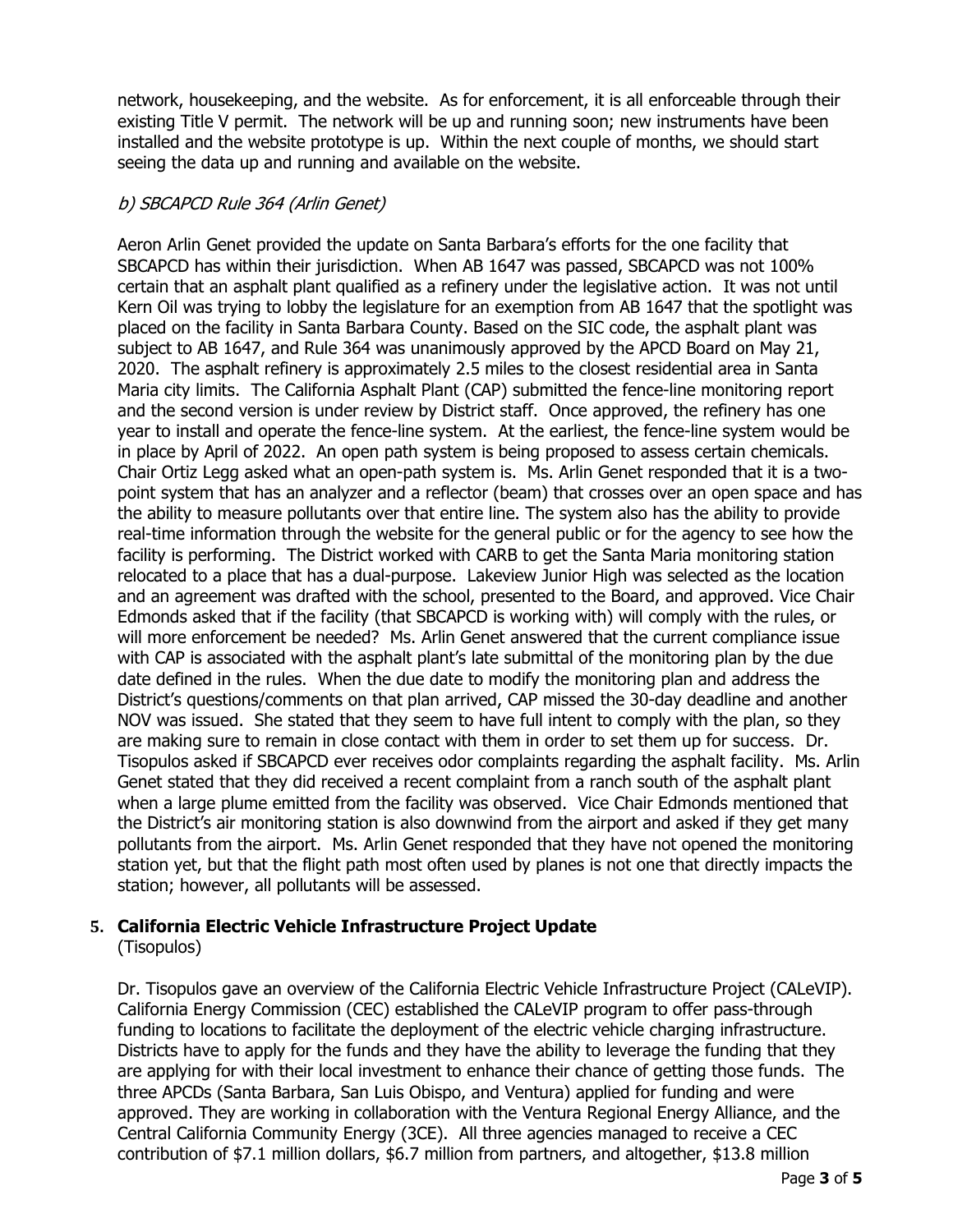dollars will be invested locally into electric vehicle charging infrastructure. There is a good likelihood that the investment will result in installing about 200 fast chargers and more than 2,000 level 2 chargers. While those will be distributed across the three county regions, there are provisions in the program that will facilitate or incentivize the installation of some of those chargers in low-income and disadvantaged communities as well. The Governor's 2035 100% EV goal for light, medium, and heavy-duty vehicles is setting aside close to \$1 billion dollars for electric vehicle infrastructure. Chair Ortiz Legg asked about the timeline and Dr. Tisopulos responded stating approximately three years. Ms. Arlin Genet wanted to highlight the 3CE and the Clean Power Alliance for their efforts to assist. Dr. Tisopulos mentioned that VCAPCD has been utilizing DMV funds for this program. Mr. Gary Willey mentioned that one issue facing SLOCAPCD is that it is going to cost a little bit out of their pocket to do this. The admin fee that they want to charge is 7% and the maximum they can collect from grants from the State through this program is 6.25%, so they are having to make up the difference. Since it is a matching fund program, it is a lot of bang for their buck. Chair Ortiz Legg wanted to clarify that the 3CE (Community Choice Aggregators) are spending what they had always promised (that they are spending some of their profits from being an aggregator and a supplier, in a sense). They are not a generator, they are not a transmission, but they are the supplier, so those are some results that they have seen.

## 6. AB 617 District Update

## a) SLOCAPCD (Willey)

 Mr. Gary Willey presented on AB 617, a multi-faceted program that is meant to help bridge the gap in lower income communities and environmental justice areas. It has two parts: an incentive program and an implementation program and they are both funded from state GHG auction funds. Most of the funds are going to the five larger air districts, and the medium air districts are fighting for any scraps that they can get. The program is in its third year; the first year, the funds were used for electric school buses, solar, chargers, and diesel school buses. The second year, funds were used for transit EV bus infrastructure and chargers. The third year, the funds were used for chargers, EV buses, EV bus infrastructure, and electric and diesel tractors. The implementation funding is there to target underserved communities with outreach. They have utilized NextDoor, Board meetings, and Council meetings for public outreach and found out that they need to go to different community events to reach the public more effectively. From this outreach feedback, they addressed community concerns for the 2019 Oceano Community and 2020 Nipomo Mesa monitoring projects. Oceano is less influenced by dust from ODSVRA than CDF, Mesa2, and NRP but more influenced by local traffic.

## b) VCAPCD (Tisopulos)

 Dr. Tisopulos summarized the purpose of AB 617 and the responsibilities of the Districts to develop or revise existing rules to reduce emissions. As far as the VCAPCD is concerned, there are five rules to revise: Rule 74.23 (Gas Turbines), Rule 74.15 (Boilers & Process Heaters), Rule 71.3 (Bulk Loading), new rule for Flares, and Rule 74.10 (Fugitive Components). One element was for the Air Resources Board to develop regulation for the reporting of criteria air pollutants and toxic air contaminants. Some District comments regarding the regulation were heard and incorporated. Community selection was based on the CalEnviroScreen 3.00 mapping tool, toxic "Hot Spots" program information, emission inventory, U.S. EPA EJSCREEN mapping tool, and community input. For VCAPCD, the three potential communities include Oxnard, Ventura, and Fillmore/Piru, but none have been selected by CARB yet. There are a number of incentive programs being funded by these pass-through funds: Carl Moyer, FARMER, CAP, VAVR, Clean Air Fund, VSR, Lower Emission School Bus. \$5.4 million provided from APCD (local, state, and federal grants) for a total of \$8.8 million invested in eligible projects, including grantee cost-share